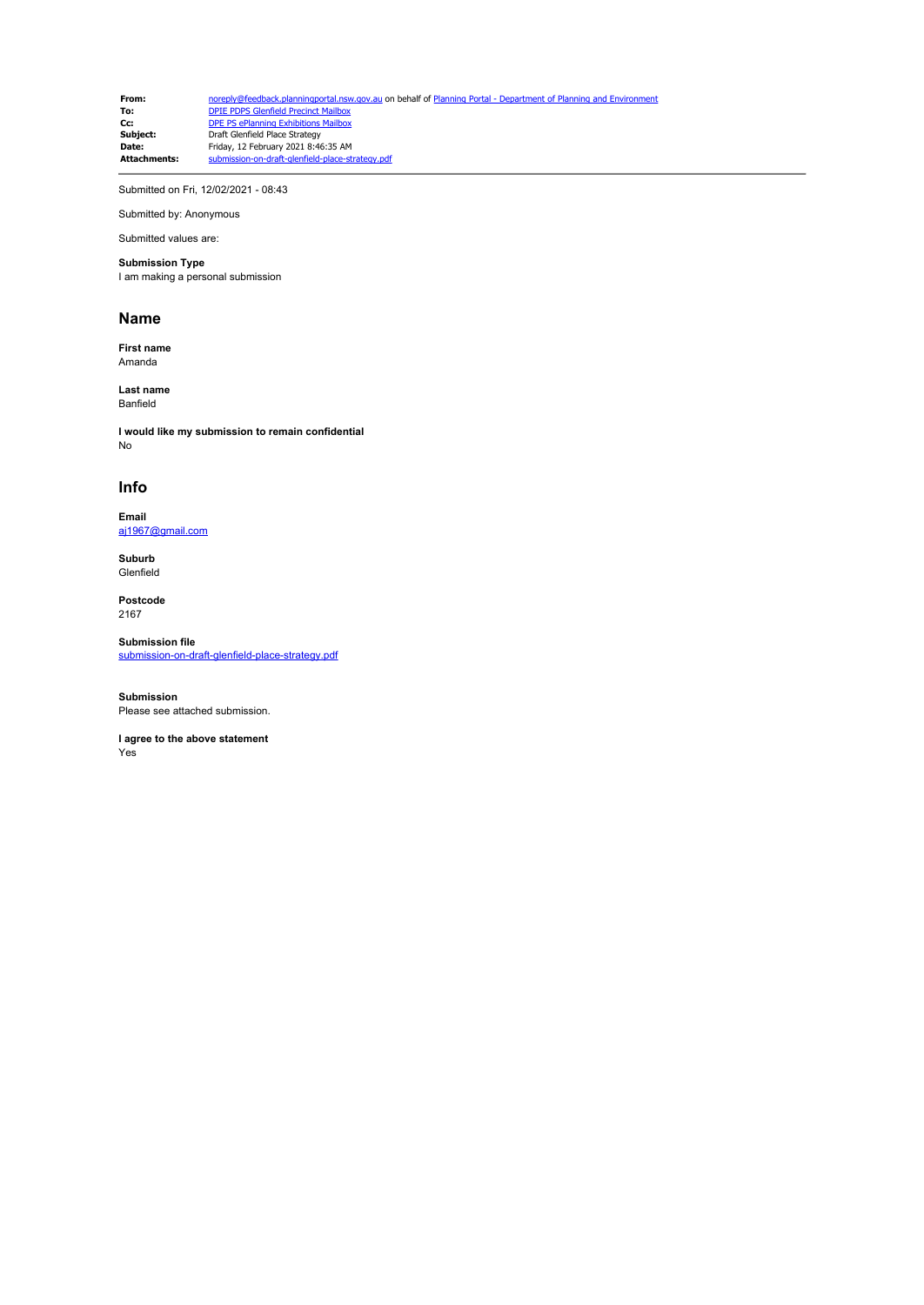## **Submission on Draft Glenfield Place Strategy**

I am against the proposed redevelopment of Glenfield as specified in the Draft Glenfield Place Strategy.

## *My primary concern is relation to impact on native flora and fauna.*

While the strategy states there will be 'more trees' in the final development, the plan will require large numbers of established native trees to be felled and replacement trees will take decades to reach maturity. This will displace a number of native species from the area. I currently place wild bird seed and have a bird bath in my backyard in Glenfield. I have counted at individual 'sittings' 40 Sulphur Crested Cockatoos, 20 Galahs, 15 Corellas (both Tiny and Long Beaked) and similar numbers of Lorikeets. These birds will lose their homes and breeding areas in the redevelopment.

In addition, Glenfield marks the northern start of the southern "koala corridor". While this is located on the eastern side of Glenfield and is not directly impacted by the proposed development, the significantly increased traffic caused by the Moorebank Logistics Park, Cambridge Avenue upgrade and increased population (estimated at 7,000) will create a significant increased risk to the koala population. The Moorebank Logistics Park and upgrade to Moorebank Avenue already bisects a "koala crossing" zone. Furthermore, there will be other native fauna in the same forest which will also be placed at increased risk by the development.

## *The proposed development will totally change the character of the suburb.*

Glenfield is currently like a small patch of the countryside in a major metropolis. It provides a sanctuary to escape the 'hustle and bustle' of the city. The long commute is made bearable by the 'serenity' afforded by the suburb. The proposed development is a drastic change. The plan states zoning is planned to change immediately the plan is adopted. There does not appear to be a plan for a gradual transformation of the suburb which would minimise impact on both flora and fauna and the mental health of existing residents. In a time when we have already had to cope with a pandemic and its effects, the uncertainty of when I will need to move out of my home and the extreme disruption caused by large scale construction is illtimed and not fully thought out in terms of resident mental health.